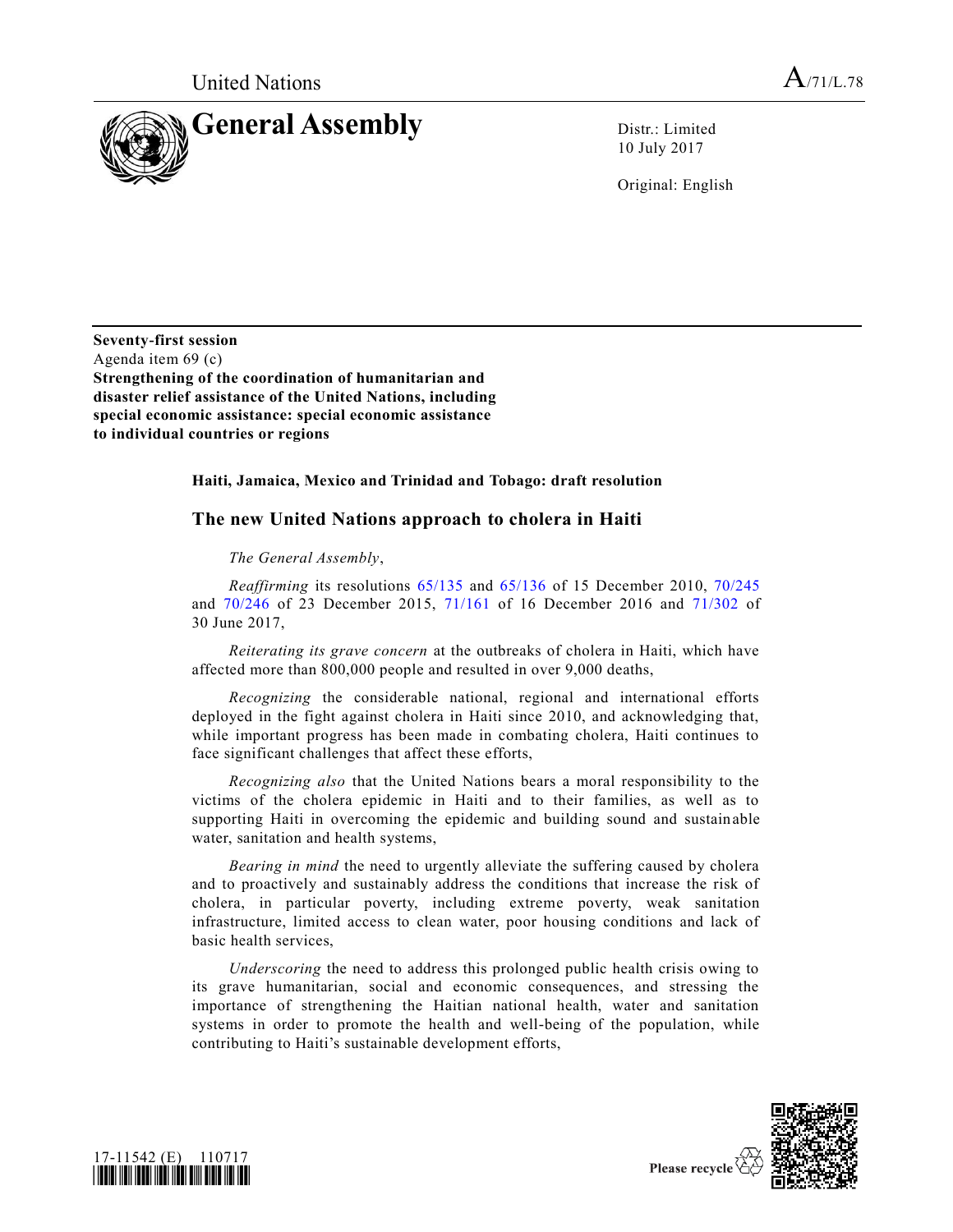*Underscoring also* the importance of oral cholera vaccination campaigns to help to protect the at-risk population as an important element of the prevention efforts under the new approach, and taking note of the recommendations of the World Health Organization Strategic Advisory Group of Experts on Immunization for oral cholera vaccination in endemic settings, humanitarian settings and during outbreaks,

*Recognizing* the efforts made by the Secretary-General and the Secretariat in alleviating the cholera epidemic in Haiti, in particular through the new United Nations approach to cholera in Haiti,

*Recognizing also* that there has been a decrease in the number of suspected cases as a result of, inter alia, intensified cholera response and control efforts under the new approach, and that it is critical to maintain the intensified cholera response and control efforts through 2017 and 2018,

*Welcoming* the central role played by the Government of Haiti, with support from the United Nations and other regional and international actors, in responding to the cholera epidemic, with a view to ultimately eliminating cholera in Haiti,

*Underlining its strong commitment* to responding to this protracted emergency in an effective and coordinated manner,

*Mindful* of the impact of the cholera epidemic on the reputation of the United Nations in Haiti and globally,

1. *Welcomes* the report of the Secretary-General on a new approach to cholera in Haiti; $<sup>1</sup>$ </sup>

2. *Reaffirms its support* for the new United Nations approach to cholera in Haiti, including the establishment of the United Nations Haiti Cholera Response Multi-Partner Trust Fund;

3. *Welcomes* the contributions already made, and invites Member States, regional, international and bilateral donors, financial institutions, the private sector and other donors to provide further voluntary financial and other appropriate support for the new approach;

4. *Encourages* Member States and the United Nations development system to facilitate and complement international and regional cooperation and technical assistance, including bilateral, North-South, South-South and triangular cooperation, in support of the new approach;

5. *Reaffirms* that South-South cooperation is an important element of international cooperation for development, as a complement to, not a substitute for, North-South cooperation;

6. *Welcomes* the appointment by the Secretary-General of a new Special Envoy for Haiti;

7. *Also welcomes* the intention of the Secretary-General, in line with paragraph 69 of his report, to invite Member States, when informing them of their respective share of the unencumbered balance and other income for the United Nations Stabilization Mission in Haiti (MINUSTAH) in respect of the financial period ended 30 June 2016, to voluntarily direct their share, on an exceptional basis and to the extent compatible with their national legislative frameworks, to the United Nations Haiti Cholera Response Multi-Partner Trust Fund so as to support the new approach, in line with the relevant rules and regulations of the